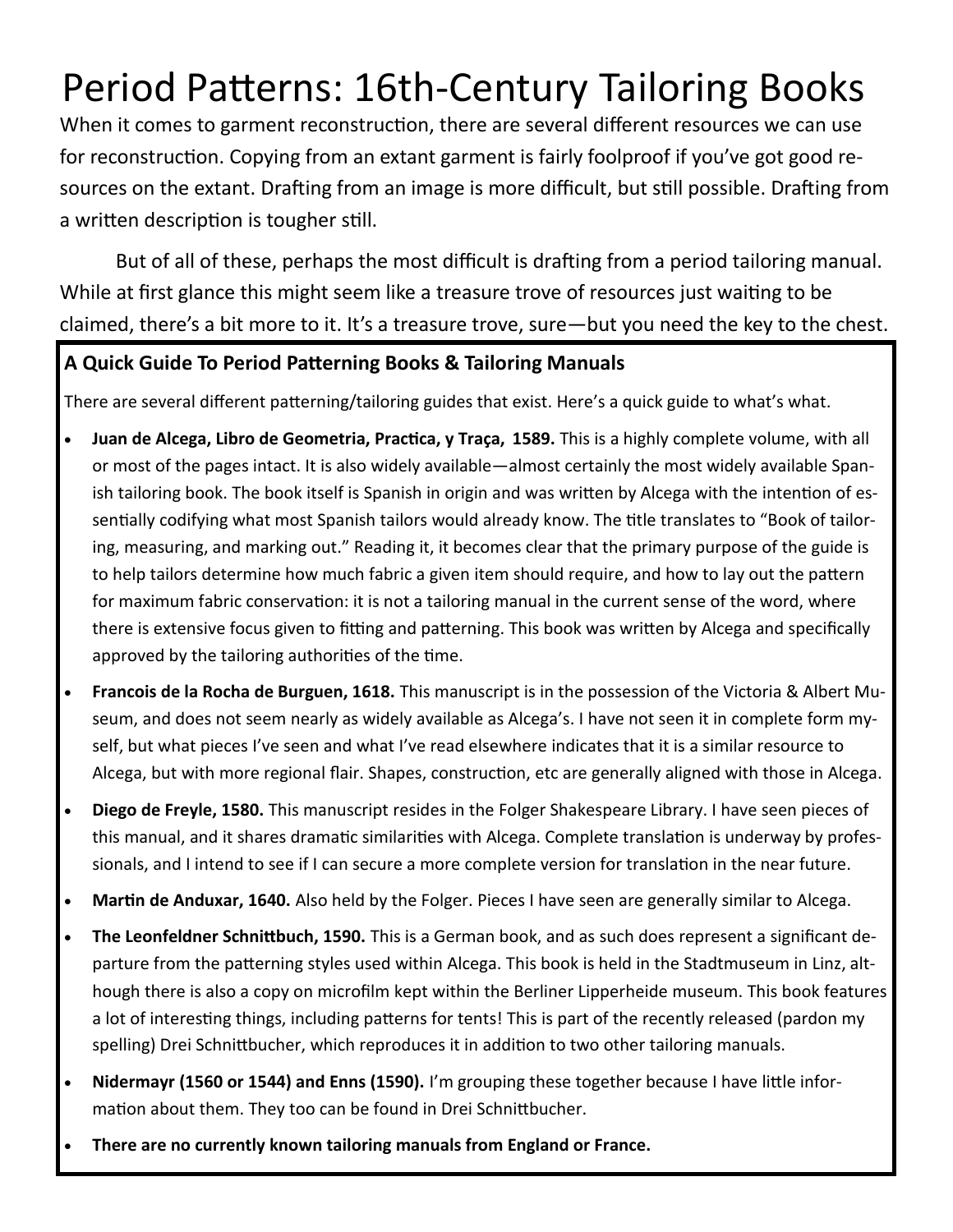#### **Step 1: What Am I Even Looking At? Or, What Do I Want To Be Looking At?**

The first step in using a period tailoring manual is to figure out what you're looking at or find what you're looking for. Keep in mind that unless you're able to fluently read the language in which the pattern is written, you're going to be reading a translation (and fluency here doesn't just mean German or Spanish—it means ancient/archaic German/Spanish from the 16th century). Keep in mind that many of these books will have the same actual garment rendered multiple times depending on what quantity of fabric or width of fabric or type of fabric is to be used.

Aww yeah! A pattern for a short cloak made from cloth! That's awesome!





Wait, didn't I just look at this? Well, they do look pretty similar I guess...

Wait, a THIRD one? What? And this one doesn't look much like the other two at all.





WHAT IS THIS MADNESS.

(They're adapting for different sizes of fabric, so that it can be successfully cut from a wide variety).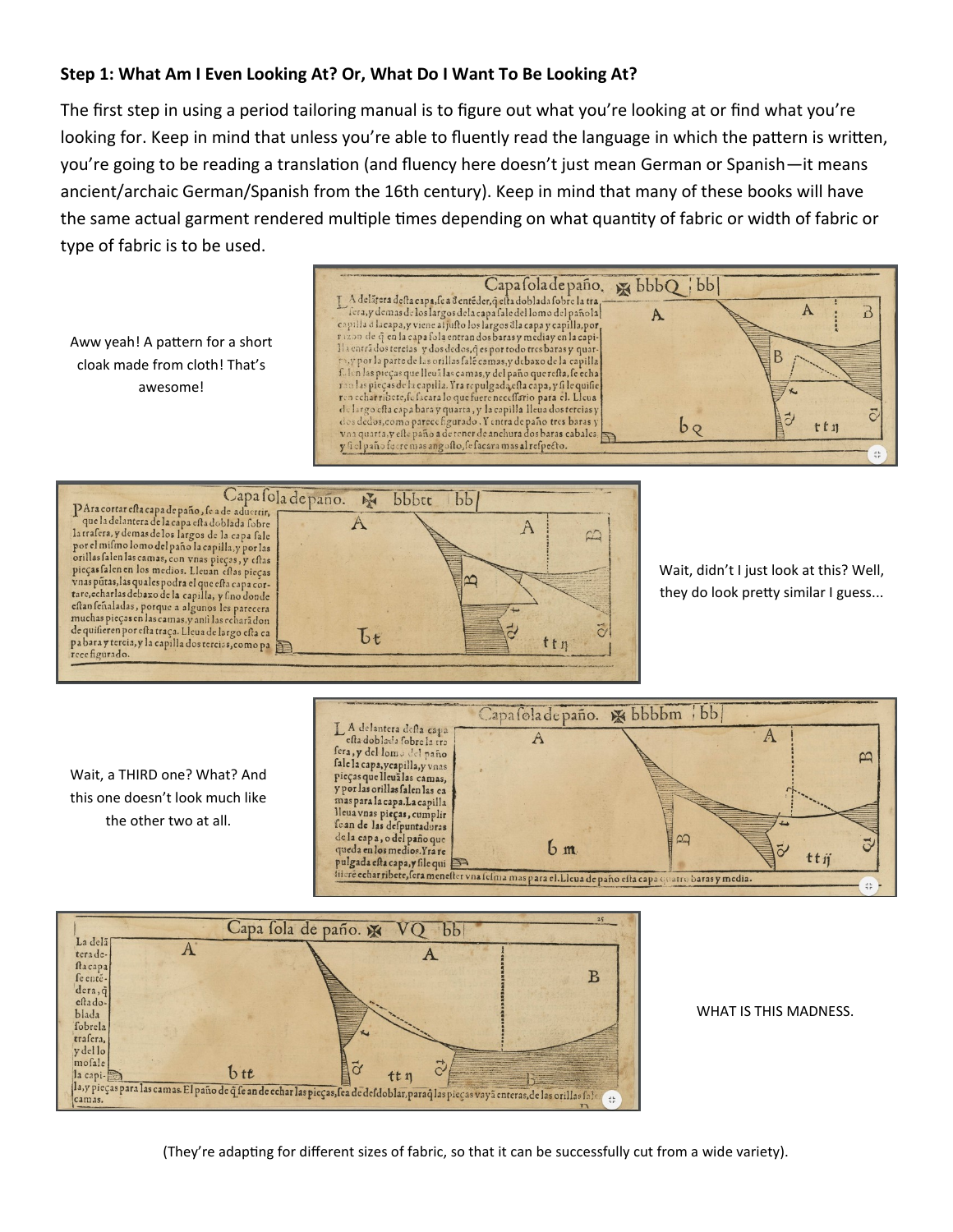### **Step 2: Making Sense of The Letters**

So if you were looking at the patterns on the last page, you'll see that there are markings on the pieces. Those aren't the traditional markings we might be used to on our patterns, the markings that show which piece goes where. These markings actually show you what size your pieces will be…once you decode them.

The decoding that follows is for the sizing given in Alcega's pattern manual, which focuses extensively on the Castilian *bara* (sometimes spelled vara). I haven't tested it with any of the other Spanish ones, although I have a theory it would quite resemble accuracy. The trouble is, the units of measurement can absolutely change over time and from place to place, making it very hard to use this system from within Alcega anywhere else. I'm going to cover the Alcega "key" here—you'll need to track down the keys for any other fabric pieces on your own! Great credit is due here to researchers who have done this work before me, most particularly The Honorable Lord Jack Bandyard, whose calculations in this matter helped me confirm my own. His article on the subject is well worth the read: http://www.chesholme.com/~jack/handouts/ells.pdf

| Name   |   |      | Symbol Amount In Inches In Yards |      |
|--------|---|------|----------------------------------|------|
| Bara   | b | 1    | 33                               | .916 |
| Medio  | m | 1/2  | 16.5                             | .458 |
| Tercio | t | 1/3  | 11                               | .305 |
| Quarto | Ο | 1/4  | 8.25                             | .229 |
| Sesto  | S | 1/6  | 5.5                              | .153 |
| Octavo | O | 1/8  | 4.125                            | .114 |
| Douazo | d | 1/12 | 2.75                             | .076 |

Alcega lifehack: you can tell the overall amount of fabric expected for use in any given pattern by looking at the letters following the cross right at the top of the pattern in the book. That's the total needed. The first set of letters is the length, and the second is the width.

## **Step 3: Making Sense of The Letters as Marked**

Now that you know what marking means what, you can start to understand what Alcega means when he puts them together—because rather than using his numbers, he had to squish os and ds and al other manner of things together and make you figure it out. And just for good measure, he threw in some marking letters to indicate which side connects where.

- **When a bigger letter is followed by a smaller letter, add.** tS = 1/3 bara plus 1/6 bara.
- **When a smaller letter is followed by a bigger letter, subtract.** St = 1/3 bara minus 1/6 bara.
- **When two of the same letter are written together, add.** bb = 1 bara plus 1 bara
- **V means 5 baras. X means 10 baras.** Thanks, tailoring conventions of the 16th century.

## **Step 4: Make Piece With Piecing**

Virtually every pattern in Alcega's manual has some pieceing. Piecing means that, rather than cutting one long pattern piece as we might today, the Renaissance tailor would cut what he could and then sew together other smaller pieces to finish out the garment. This is not surprising; back in the day, fabric conservation was the name of the game. Alcega represents lines to be cut with **black,** while **dotted** means it should be pieced.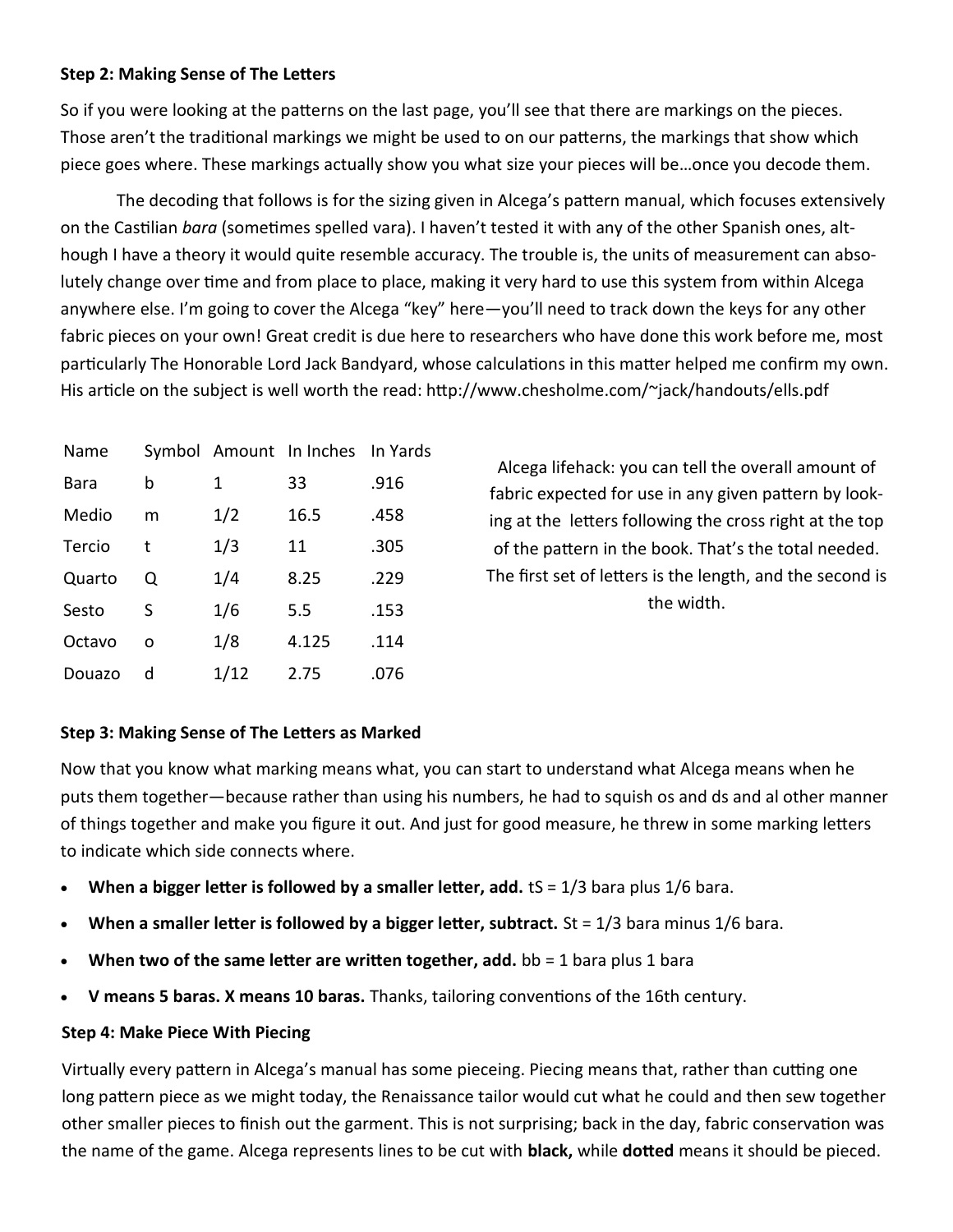## **Step 5: Understand What's Missing**

Alcega's patterns only show the large bits, almost as a rule. The assumption is that smaller things—tabs, trim, other details—will be made from extra, and so are not included in the cutting layout at all. You'll need to get them wherever you can.

### **Step 6: One Size Fits All**

Alcega's patterns also have no sizing. They're generic, one size fits all. However, this problem is fairly easily corrected! All you'll need to do is use the chart on the page before this one to reverse-engineer the measurements in inches, and then decide how you want to adjust those measurements. However, it's also important to keep in mind that...

#### **Step 7: Tailoring and Adjustment Were Expected**

Alcega didn't figure that these patterns should be cut out, pieced together, sewn, and delivered to the customer exactly as-is. There are many places where he gives options should a longer garment be needed, or other adjustments be required.

# **So, What Can Alcega Really do for Me?**

Unless you're a Spain enthusiast like me, you probably don't want to go through the hassle of finding his book, translating everything from Spanish, decoding the numbers, and figuring things out like that.

That's okay—I feel that way too sometimes.

So instead, if nothing else, use Alcega's manual to help you understand what the shapes of the pattern pieces might have been at that time. How were they cutting them? How did the sleeves generally work? That alone isn't going to yield you a pattern, but it's something you can do with minimal knowledge of the Spanish language, and it can have a massive benefit. It can even be helpful when you're working on an item that isn't listed by Alcega at all. You can more thoroughly understand what the cut might have been, how the neckine might have been structured, and that'll help you get it right.

So go forth! Read Alcega! Play around with the things you see. The entire manuscript is scanned for free online thanks to the Biblioteca Nacional de Espana: http://bdh-rd.bne.es/viewer.vm?pid=d-1096539 And of course, please let me know what you think!

Lady Elena de la Palma Elenadelapalma@gmail.com http://www.spain-ish.com Shire of Nithgaard, Kingdom of Aethelmearc Class first taught at Pennsic 45, 2016